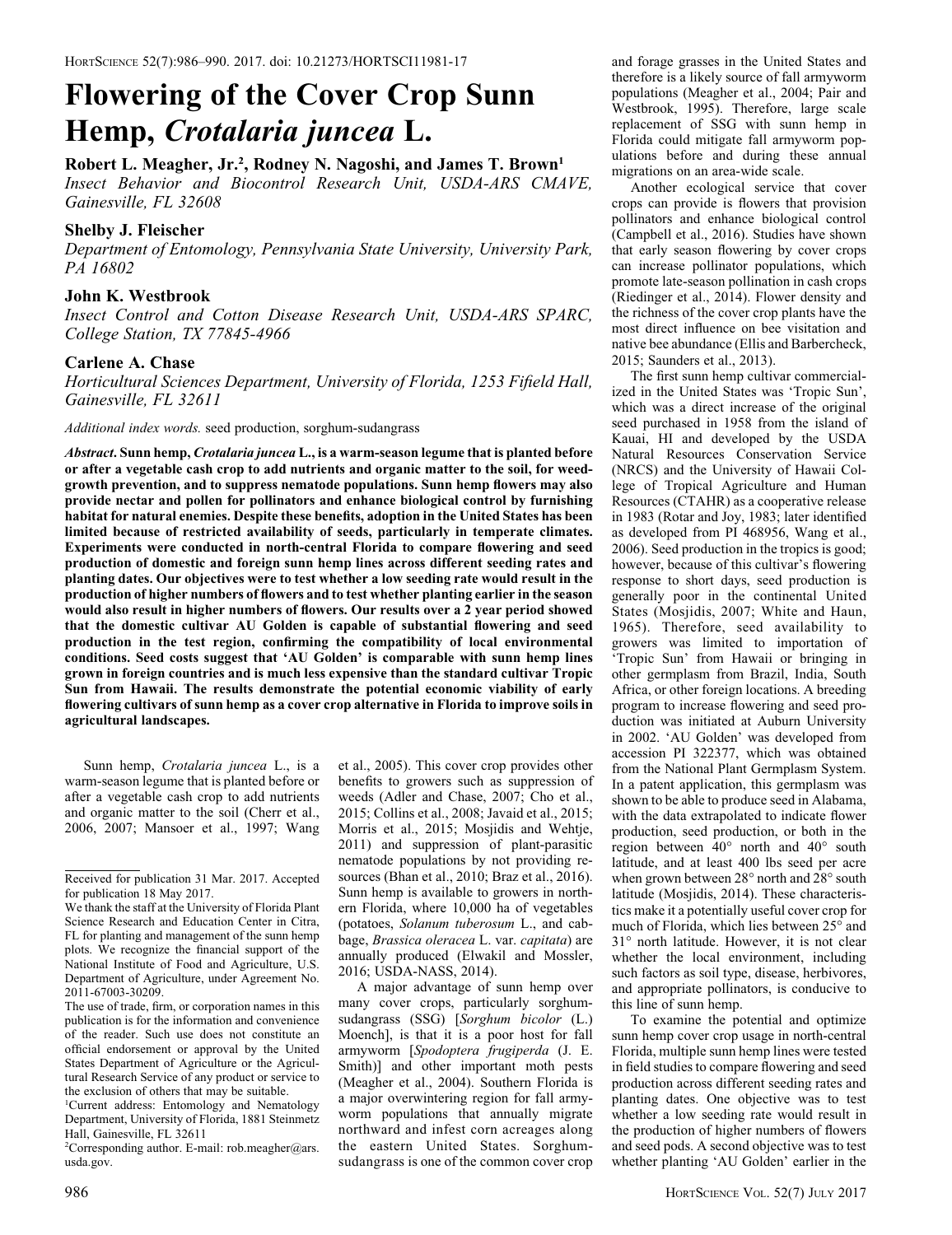season would result in both higher numbers of flowers produced and, because we felt that there was more pollinator activity at this time of year, higher seed production. A final goal was to test whether similar sunn hemp seeding could be obtained but with the potential for higher overall biomass per acre if a mixture of sunn hemp and SSG was used as a cover crop.

## Materials and Methods

Sunn hemp germplasm. Four different sunn hemp lines were used in the experiments. The two lines from the United States were 'Tropic Sun', purchased Mar. 2014 from Molokai Seed Co., Kaunakakai, HI, and 'AU Golden', purchased Mar. 2014 and Apr. 2015 from Petcher Seeds, Fruitdale, AL. The two foreign lines were Tillage Sunn (purchased Mar. 2014 from Hancock Seed Co., Dade City, FL), a brand of sunn hemp from India which is sold through several seed distributors, and an unknown germplasm (variety not stated) from South Africa (purchased Mar. 2011 from Petcher Seeds).

2014 trial. The experiment in 2014 was designed to compare flowering and seed production of four sunn hemp lines planted at three different seeding rates. Plots were arranged as a randomized complete block with three blocks, yielding 12 plots per block and a total of 36 plots. Sunn hemp plots were planted 23 Apr. 2014 at the University of Florida Plant Science Research and Education Unit, Citra, FL  $(29°24'42"N,$ 82°06' 36" W). Seed densities were designed to replicate a low seeding rate for seed production (11.2 kg/ha = 10 lbs/acre), a high seeding rate for use as a cover crop (44.8 kg/  $ha = 40$  lbs/acre), and a medium seeding rate (28.0 kg/ha = 25 lbs/acre) (Cho et al., 2015). Each plot was  $3.66 \text{ m} \times 7.62 \text{ m}$ , with a 1.83-m unplanted border between plots. The 3 blocks were separated by 3.66 m. Sunn hemp seed was mixed with a cowpea-type Rhizobium inoculum before planting and was broadcast by hand and then covered manually with rakes. Plots were irrigated with overhead irrigation throughout the season and a temperature monitoring system was located at the experiment station (Florida Automated Weather Network, University of Florida IFAS Extension, http://fawn.ifas.ufl.edu/). Temperatures averaged 23.7 °C from March through September.

2015 trial. The experiment in 2015 was also conducted at Citra, FL. Of the four lines evaluated in 2014, only 'AU Golden' appeared capable of producing mature seed under north Florida conditions. Therefore, the 2015 trial was designed to compare seed production of 'AU Golden' when planted at three different times during the season and at two seeding rates. For growers wanting to use sunn hemp strictly as a cover crop and to obtain more plant biomass per area with the same amount of sunn hemp seed, SSG was added to the high and low seeding rates. Plots were planted on 27 Apr., 26 June, and 26 Aug. The randomized complete block experimental design contained three blocks and four treatments, sunn hemp at 11.2 kg/ha (SH11), at 44.8 kg/ha (SH44), at 11.2 kg/ha plus SSG at 22.4 kg/ha (SH11SSG), and at 44.8 kg/ha plus SSG at 22.4 kg/ha (SH44SSG). Each plot measured 7.6 m  $\times$ 33.8 m, with 0.3 m between plots. Sunn hemp seed was mixed with a cowpea-type Rhizobium inoculum before planting and was broadcast by hand and then covered by a roller. Plots were irrigated with overhead irrigation throughout the season and temperatures averaged slightly higher during March through Sept. 2015 than in 2014 (24.9  $^{\circ}$ C).

Plant sampling. To provide a measure of reproductive potential, 10 randomly selected 'AU Golden' plants per plot were harvested and the number of racemes and ''flowers'' were counted on 11 July 2014. The category ''flowers'' included developing buds, open flowers, old flowers, and seed pods. The total number of seed pods was determined on 30 July 2014 from another set of 10 randomly selected plants per plot. The number of seeds per pod was counted from one randomly selected pod per plant. For yield estimation, 'AU Golden' plants that contained seed pods were counted on 25 Sept. 2014. Tillage Sunn flowers were counted using the same methods on 10 Sept. 2014. Because a large percentage of the reproductive parts were developing buds  $(80.7\% \pm 2.2\%)$ , number of seed pods and seeds per pod were not counted. 'Tropic Sun' and the line from South Africa produced only small numbers of flowers late in the season and were not included in the analyses.

In 2015, variables measured and compared among planting dates and seeding rate treatments were number of sunn hemp plants, number of plants with seed pods, number of seed pods, and number of seeds per pod. Plant count locations were randomized by throwing a projectile into each plot. A square meter quadrat was centered on the projectile, and all sunn hemp plants were counted. Three observations per plot were made for each treatment. Plant counts were made 10 June for the 27 Apr. planting, 13 Aug. for the 26 June planting, and 16 Oct. for the 26 Aug. planting.

'AU Golden' sunn hemp plants containing seed pods were counted 116 and 122 d after planting in April and June, respectively. Seed pod counts used the same randomization technique; however, only one observation was made per plot. Plants containing seed pods within the quadrat were removed from the plots, and the number of plants and seed pods was counted. The number of seeds in one randomly selected seed pod was also counted. Seed pod counts were made 21 Aug. for the 27 Apr. planting and 26 Oct. for the 26 June planting. Very few seed pods were produced in the 26 Aug. planting and, therefore, were not sampled.

Sunn hemp yield. Sunn hemp yield was calculated by multiplying the number of podbearing plants by the number of seed pods to get a measure of seed pods/m2 . This was multiplied by the mean number of seeds per pod and the average weight per seed. Finally seed pods/m2 was multiplied by weight per pod to give yield per hectare.

Statistical analysis. All analyses were conducted using SAS (SAS 9.4, SAS Institute, 2012). All data were analyzed using Box-Cox (PROC TRANSREG) and PROC UNIVARIATE to find the optimal normalizing transformation (Osborne, 2010). Analysis of variance (PROC MIXED, LSMEANS with adjusted Tukey test) was then used to separate variable means. In 2014, only 'AU Golden' and Tillage Sunn flowered, but the time of sampling and flower development rate were different between the lines, therefore they were analyzed separately. Seeding rate (3) and block (3) were the fixed and random variables, respectively, in the models for raceme and flower. Only the number of 'AU Golden' plants, seed pods and seeds per pod were analyzed among seeding rates (3) and blocks (3). The 2015 plant count data were analyzed using a nested design in PROC MIXED, with planting date (3) and seeding rate treatment (4) as the fixed variables and block within seeding rate as the random variable. The 2015 seed plant data were analyzed with all data and separately for the 27 Apr. and 26 June planting dates using PROC MIXED, with seeding rate treatment (4) as the fixed variable and block (3) as the random variable.

#### Results

Flowering and seed production 2014. The different sunn hemp lines were compared for flowering and seed production. 'AU Golden' and Tillage Sunn produced substantially more flowers than 'Tropic Sun' and the line from South Africa, with the latter two showing only a few flowers very late in the season (October). The racemes from 'AU Golden' plots sampled 79 d after planting were composed predominately of seed pods (57.9%  $\pm$ 2.3%), followed by developing buds (23.4%  $\pm$ 1.3%), open flowers  $(11.3% \pm 2.6%)$ , and old flowers  $(7.5\% \pm 0.5\%)$ . The Tillage Sunn plots sampled 140 d from planting were composed primarily of developing buds  $(80.7\% \pm 2.2\%)$ , followed by old flowers  $(8.8\% \pm 1.2\%)$ , seed pods  $(6.1\% \pm 1.7\%)$ , and open flowers  $(4.5% \pm 0.9%).$ 

The 'AU Golden' and Tillage Sunn lines were separately tested for effects of seeding rate on flowering and seed pod production. The low seeding rate plots of 'AU Golden' plants contained more racemes and flowers than both the medium and high seeding rate plots (Table 1). As expected, more 'AU Golden' plants containing seed pods were found in the high seeding rate plots compared with the medium and low seeding rate plots (Table 2). The low seeding rate plots contained higher numbers of seed pods per plant than the other two treatments; however, the number of seeds per pod was not different among seeding rates. Because the high seeding rate plots had more plants, yield was higher than in the low seeding rate plots (Table 2). In comparison, Tillage Sunn plants contained similar numbers of racemes and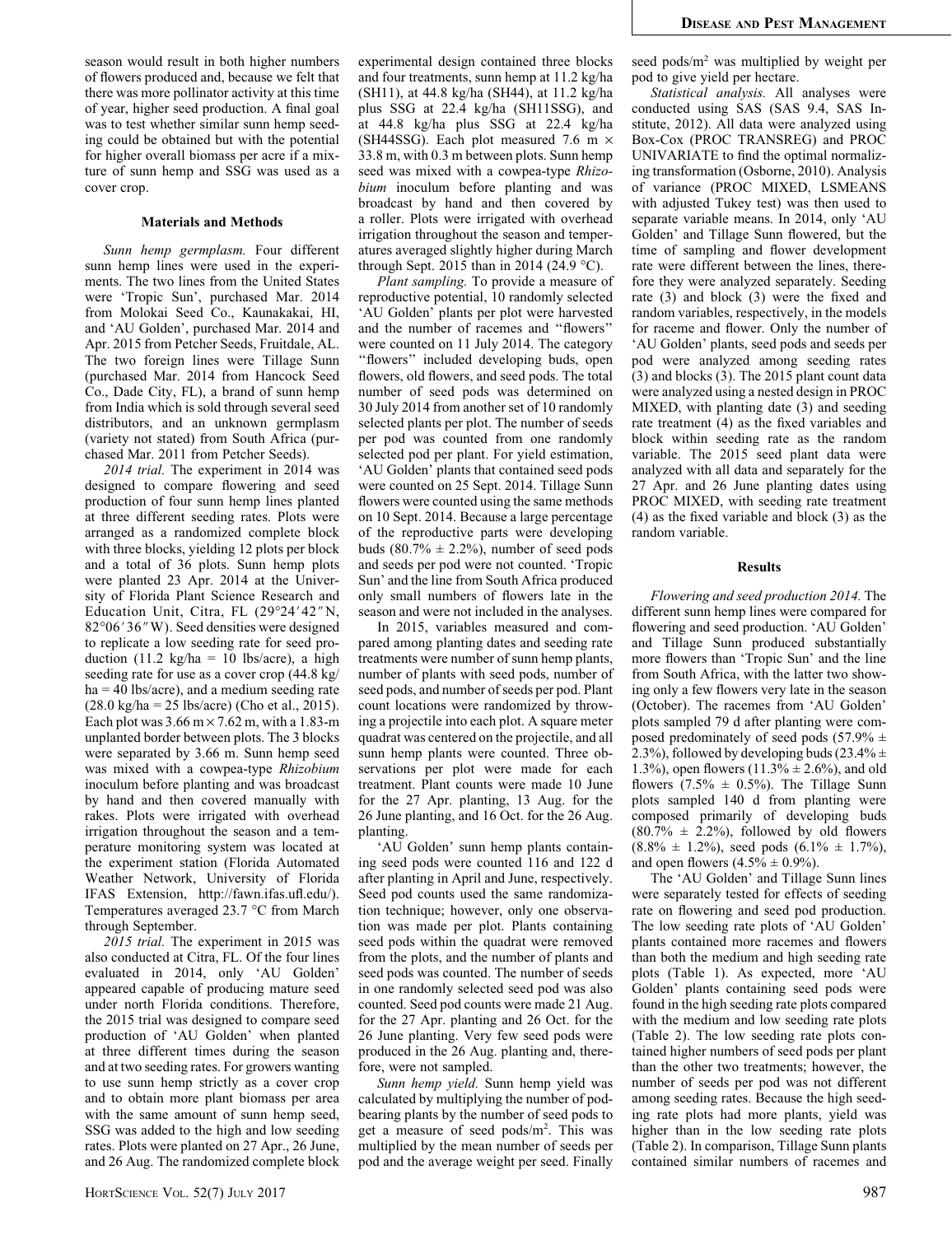flowers across the seeding rate plots but produced few seed pods per plant, and the data were not analyzed.

Flowering and seed production 2015. In 2015, we retested 'AU Golden' at different

Table 1. Number of racemes (secondary branches) and flowers per plant (mean  $\pm$  SE) for 'AU Golden' and Tillage Sunn plants sampled 79 and 140 d after planting, respectively. Sunn hemp was planted at low (11.2 kg/ha), medium  $(28.0 \text{ kg/ha})$ , or high  $(44.8 \text{ kg/ha})$  seeding rates, Citra, FL, 2014. Means within each variable and line followed by the same letter are not significantly different.

| Variable                                                           | Line    | Seeding rate | $Mean \pm SE$      |  |  |
|--------------------------------------------------------------------|---------|--------------|--------------------|--|--|
| Racemes <sup>z</sup> AU                                            |         | Low          | $26.8 \pm 0.9 a$   |  |  |
|                                                                    | Golden  |              |                    |  |  |
|                                                                    |         | Medium       | $20.7 \pm 0.3$ b   |  |  |
|                                                                    |         | High         | $21.1 \pm 0.8$ b   |  |  |
|                                                                    | Tillage | Low          | $50.4 \pm 1.9 a$   |  |  |
|                                                                    | Sunn    |              |                    |  |  |
|                                                                    |         | Medium       | $60.6 \pm 14.8$ a  |  |  |
|                                                                    |         | High         | $43.8 \pm 5.4$ a   |  |  |
| <b>Flowers</b> <sup>y</sup>                                        | AU      | Low          | $166.9 \pm 8.1 a$  |  |  |
|                                                                    | Golden  |              |                    |  |  |
|                                                                    |         | Medium       | $130.9 \pm 3.9 h$  |  |  |
|                                                                    |         | High         | $122.0 \pm 4.5$ b  |  |  |
|                                                                    | Tillage | Low          | $181.7 \pm 8.8$ a  |  |  |
|                                                                    | Sunn    |              |                    |  |  |
|                                                                    |         | Medium       | $229.6 \pm 59.1$ a |  |  |
|                                                                    |         | High         | $188.4 \pm 40.7$ a |  |  |
| <sup>z</sup> Data were transformed using $Y^{-1.5}$ . 'AU Golden', |         |              |                    |  |  |

 $F = 26.4$ , df = 2, 4,  $P = 0.0050$ ; Tillage Sunn,<br> $F = 0.44$ , df = 2, 4,  $P = 0.6719$ .  $F = 0.44$ , df = 2, 4,  $P = 0.6719$ .<br><sup>y</sup>Data were transformed using Y<sup>-1.25</sup>. 'AU Golden',  $F = 25.2$ , df = 2, 4,  $P = 0.0054$ ; Tillage Sunn,  $F = 0.09$ , df = 2, 4,  $P = 0.914$ .

Table 2. Number of plants containing seed pods per m2 , number of seed pods per plant, number of seeds per pod, and calculated yield (kg/ha) for 'AU Golden' plants sampled 98 d after planting. Sunn hemp was planted at low (11.2 kg/ha), medium (28.0 kg/ha), or high (44.8 kg/ ha) seeding rates, Citra, FL, 2014. Means within each variable and seeding rate followed by the same letter are not significantly different.

| Variable                        | Seeding rate | Mean $\pm$ SE       |  |
|---------------------------------|--------------|---------------------|--|
| Plants with                     | Low          | $6.1 \pm 0.4$ c     |  |
| seed pods <sup>z</sup>          |              |                     |  |
|                                 | Medium       | $16.9 \pm 1.5$ b    |  |
|                                 | High         | $23.5 \pm 1.0 a$    |  |
| Seed Pods                       | Low          | $128.9 \pm 6.7$ a   |  |
| per plant <sup>y</sup>          |              |                     |  |
|                                 | Medium       | $71.7 \pm 1.8$ b    |  |
|                                 | High         | $71.7 \pm 1.2$ b    |  |
| $S{\text{eeds}}/{\text{pod}^x}$ | Low          | $9.53 \pm 0.41$ a   |  |
|                                 | Medium       | $9.17 \pm 0.41$ a   |  |
|                                 | High         | $9.6 \pm 0.058$ a   |  |
| $Y$ ield <sup>w</sup>           | Low          | $439.0 \pm 62.4 h$  |  |
|                                 | Medium       | $643.7 \pm 88.4$ ab |  |
|                                 | High         | $930.5 \pm 50.2$ a  |  |

<sup>z</sup>Data were transformed using  $Y^{0.5}$ . Plants per m<sup>2</sup> with seed pods counted 155 d after planting;  $F =$ 88.0, df = 2, 4,  $P = 0.0005$ .

 $y$ Data were transformed using  $Y^{0.75}$ . Seed pods per plant counted 100 d after planting;  $F = 71.8$ , df = 2,  $\overline{4}$ ,  $P = 0.0007$ .

 $x$ Data were transformed using  $Y^{0.75}$ . Seeds per pod counted 100 d after planting;  $F = 0.5$ , df = 2, 4,  $P =$ 0.6412.

"Data were transformed using  $Y^{0.5}$ . Yield per kg;  $F = 9.2$ , df = 2, 4,  $P = 0.0320$ .

seeding rates while also examining the effects of two later seeding times (June and August) and the addition of SSG. As in 2014, sunn hemp plots planted at a high seeding rate contained more plants than all other treatments (SH44, 59.1  $\pm$  7.3). Unlike 2014, no significant differences were found in the number of plants containing seed pods at low (SH11) or high (SH44) seeding rates for either the April or June planting dates (Table 3). A mixed result was obtained for seed pods per plant, as the April planting showed no significant difference among seeding rates whereas in the June planting the low seeding rate was significantly higher than the high seeding rate treatment. The latter result is similar to what was observed in 2014. No differences among seeding rates were observed for seeds per pod or yield (Table 3).

The time of planting had substantial effects on the number of plants per area. When averaged across treatments, more plants per square meter were counted in plots planted in August (35.4  $\pm$  4.7) than in plots planted in April (22.2  $\pm$  2.6), whereas plots planted in June were intermediate and not different from August or April-planted plots  $(34.6 \pm 6.0)$  $(F = 3.3, df = 2, 24, P = 0.0548; adjusted$ Tukey test comparing means,  $t = -2.56$ ,  $df = 24$ ,  $P = 0.0436$ . The average number of plants with seed pods was similar for the April and June plantings (April 22.6  $\pm$  5.5, June  $26.9 \pm 4.1$ ;  $F = 1.2$ , df = 1, 17,  $P = 0.2806$ ), but plants planted in August did not produce seed pods before the end of the growing season. Even though there were similar numbers of seed pod-bearing plants in April and June, sunn hemp planted in April produced over 10 times more pods per plant than those planted in June  $(41.8 \pm 7.2 \text{ vs. } 3.9 \pm 0.5,$ respectively;  $F = 28.9$ , df = 1, 17,  $P \le 0.0001$ ). Because sunn hemp planted in April contained more seed pods, the yield was also much higher than the June plants ( $294.9 \pm 31.9$  vs.  $30.1 \pm 2.8$ , respectively;  $F = 224.1$ , df = 1, 17,  $P \leq 0.0001$ ). However, there was no treatment difference in yield in the April or June-planted plots (Table 3). Planting date also affected the number of seeds per pod, as April pods contained more seeds than June pods  $(8.8 \pm$ 0.3 vs.  $6.0 \pm 0.2$ , respectively;  $F = 54.6$ , df = 1, 17,  $P < 0.0001$ ).

Table 3. Number of 'AU Golden' plants containing seed pods per m2 , number of seed pods per plant, number of seeds per pod, and yield (kg/ha) counted 116 and 122 d post planting for the 27 Apr. and 26 June plantings, respectively. Sunn hemp was planted at low (11.2 kg/ha) (SH11) or high (44.8 kg/ha) (SH44) seeding rates with (SH11SSG and SH44SSG) or without the addition of sorghum-sudangrass at 22.4 kg/ha Citra, FL, 2015. Means within each variable and planting date followed by the same letter are not significantly different.

| Variable                           | Planting date | Treatment   | $Mean \pm SE$      |
|------------------------------------|---------------|-------------|--------------------|
| Plants with seed pods <sup>z</sup> | 27 Apr.       | SH11        | $11.3 \pm 3.8 a$   |
|                                    |               | SH11SSG     | $27.7 \pm 13.7$ a  |
|                                    |               | <b>SH44</b> | $14.7 \pm 5.6$ a   |
|                                    |               | SH44SSG     | $36.7 \pm 15.1$ a  |
|                                    | 26 June       | <b>SH11</b> | $18.3 \pm 2.9$ ab  |
|                                    |               | SH11SSG     | $15.7 \pm 5.8$ b   |
|                                    |               | SH44        | $40.3 \pm 7.2$ a   |
|                                    |               | SH44SSG     | $33.3 \pm 7.7$ ab  |
| Seed pods per plant <sup>y</sup>   | 27 Apr.       | <b>SH11</b> | $43.8 \pm 8.6$ a   |
|                                    |               | SH11SSG     | $43.2 \pm 14.7$ a  |
|                                    |               | SH44        | $59.4 \pm 19.2$ a  |
|                                    |               | SH44SSG     | $20.8 \pm 9.9 a$   |
|                                    | 26 June       | <b>SH11</b> | $5.6 \pm 0.7$ a    |
|                                    |               | SH11SSG     | $4.7 \pm 1.0$ ab   |
|                                    |               | <b>SH44</b> | $2.4 \pm 0.3$ b    |
|                                    |               | SH44SSG     | $2.8 \pm 0.09$ b   |
| Seeds per pod <sup>x</sup>         | 27 Apr.       | <b>SH11</b> | $9.85 \pm 0.3$ a   |
|                                    |               | SH11SSG     | $8.67 \pm 0.4$ a   |
|                                    |               | SH44        | $8.64 \pm 0.5$ a   |
|                                    |               | SH44SSG     | $8.0 \pm 1.1$ a    |
|                                    | 26 June       | <b>SH11</b> | $6.61 \pm 0.3$ a   |
|                                    |               | SH11SSG     | $6.06 \pm 0.5$ a   |
|                                    |               | SH44        | $5.34 \pm 0.5$ a   |
|                                    |               | SH44SSG     | $6.0 \pm 0.04$ a   |
| Yield <sup>w</sup>                 | 27 Apr.       | <b>SH11</b> | $242.0 \pm 14.0$ a |
|                                    |               | SH11SSG     | $398.1 \pm 47.1$ a |
|                                    |               | SH44        | $332.2 \pm 82.3$ a |
|                                    |               | SH44SSG     | $207.2 \pm 44.2$ a |
|                                    | 26 June       | <b>SH11</b> | $37.5 \pm 2.2 a$   |
|                                    |               | SH11SSG     | $21.4 \pm 0.8$ a   |
|                                    |               | SH44        | $29.3 \pm 7.2$ a   |
|                                    |               | SH44SSG     | $32.2 \pm 7.2$ a   |

<sup>2</sup>Data were transformed using Y<sup>0.25</sup>. April,  $F = 0.93$ , df = 3, 6, P = 0.4811; June, F = 5.4, df = 3, 6, P = 0.0383.

PData were transformed using  $Y^{-0.25}$ . April,  $F = 1.3$ ,  $df = 3$ , 6,  $P = 0.3487$ ; June,  $F = 7.5$ ,  $df = 3$ , 6,  $P = 1.3$ 0.0187.

 ${}^{\text{X}}$ Data were transformed using Y<sup>0.25</sup>. April,  $F = 1.4$ , df = 3, 6, P = 0.3302; June,  $F = 2.4$ , df = 3, 6, P = 0.1676.<br>WData were transformed using log(Y). April,  $F = 2.6$ , df = 3, 6, P = 0.1497; June,  $F = 3.3$ , df 0.0979.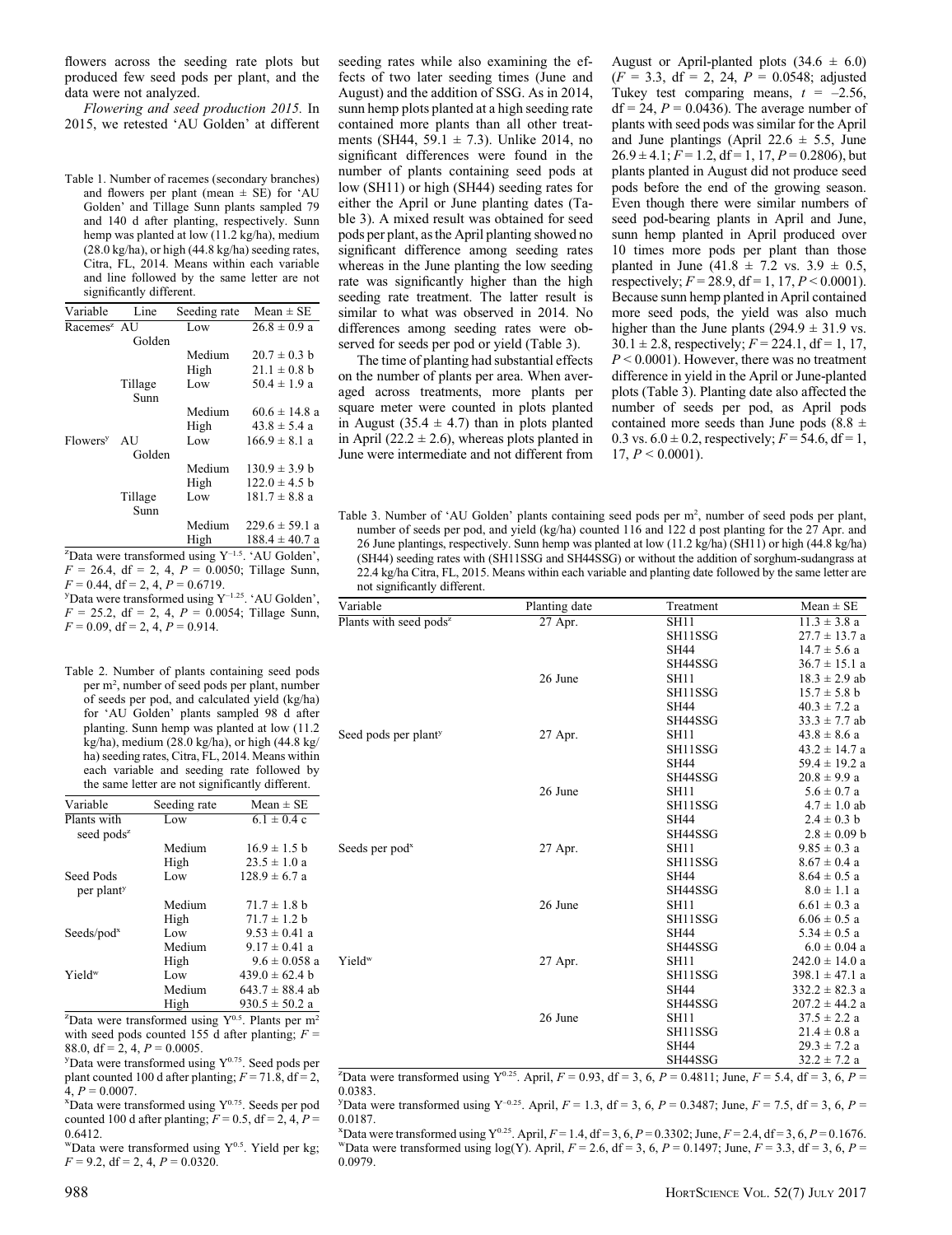The addition of SSG to the sunn hemp cover crop had no deleterious effects on sunn hemp development based on plant density of seed yield. Plots planted at the high seeding rate plus SSG contained more sunn hemp plants than the low seeding rate plots with or without SSG (SH44SSG  $33.5 \pm 3.0$ , SH11SSG 18.1  $\pm$  2.5, SH11 12.2  $\pm$  2.0; F = 31.7, df = 3, 24,  $P < 0.0001$ ). The addition of SSG plants in the plots did not influence the number of seed pods produced or the number of seeds per pod for either the April or June planting (Table 3).

## Discussion

'AU Golden' was selected for its ability to flower and produce seed in Alabama because the previous commercial cultivar Tropic Sun does not (Mosjidis, 2014). Cho et al. (2016) attribute this to 'AU Golden' being derived from a day-neutral sunn hemp accession (PI 322377) whereas 'Tropic Sun' is a short-day cultivar. Our results demonstrate that these characteristics also apply to the environmental conditions found in north-central Florida, especially when planted in late April. In fact, our seed production in some plots of more than 400 kg/ha was equivalent to yields in studies in Alabama (32° N,  $\approx$ 333 km north of our study) (Mosjidis, 2014). In 2014, 'Tropic Sun' and the unknown variety from South Africa produced very few flowers and no seed pods. Tillage Sunn produced flowers, but late in the season (October) as the experiment was being completed. Seed production has been demonstrated with the unknown variety from South Africa at a site above  $30^\circ$  N, but again very late in the season (November, R.L. Meagher, unpublished data).

Planting sunn hemp at low seeding rates has been shown to increase branching and flower production with cultivars that display short daylength flowering (Abdul-Baki et al., 2001; Cho et al., 2015). Our results over 2 years with a cultivar that flowers earlier in the season were mixed. While the numbers of racemes, flowers, and seed pods can be affected by seeding rates, there is also evidence of the influence of seasonality as April plantings substantially differed in the relative numbers of plants with seed pods and number of seed pods per plant (Table 3). The overall results suggest that seed yield is a complex trait of which seeding rate may be a contributing but not a primary factor.

Earlier research in northern Florida suggested that the lack of seed production in late-blooming sunn hemp was because of pollinators not being active at the time of flowering (Cho et al., 2015). They suggested that large bees, such as carpenter bees (Xylocopa spp.) and leafcutting bees (Megachile spp.), should be able to pollinate the sunn hemp flowers. However, they were unable to obtain pod-set when they tested commercially available bumblebees (Bombus impatiens Cresson). Because we worked with a cultivar that flowered much earlier in the season, we were able to identify some of the species that visited sunn hemp flowers in north-central Florida (R.L. Meagher, unpublished data).

In summary, our research showed that planting 'AU Golden' earlier in the season and at a lower seeding rate promotes more branching and flower production, achieving seed set and seed production. Although all four of the sunn hemp lines we planted eventually flowered, only the day-neutral cultivar 'AU Golden' flowered early enough to produce a seed crop in north-central Florida. Current prices for 22.7 kg (50 lb) bags of sunn hemp seed range from \$3.00/kg for Tillage Sunn to \$3.96/kg for 'AU Golden'. Distributors sell foreign-grown varieties of sunn hemp for \$3.00 to \$4.00/kg. Most shipping from these U.S. distributors is free or \$25–\$35, depending on the distributor. Interestingly, 'Tropic Sun' is more difficult to get and is relatively expensive because it is grown and shipped from Hawaii (\$8.70/kg with shipping at \$90 for a 22.7 kg bag). Therefore, the costs per ha for three sunn hemp lines used in this study at the high seeding rate are \$134.40 (Tillage Sunn), \$177.41 ('AU Golden'), and \$389.76 ('Tropic Sun'). The addition of SSG was done to add plant biomass to the plots. This relatively lower priced cover crop (\$1.06– \$3.22/kg; \$23.74–\$72.13/ha) can be added to grower fields planted with a low seeding rate of 'AU Golden' sunn hemp to achieve benefits such as improving soil nutrition and promoting pollinators in agricultural landscapes.

#### Literature Cited

- Abdul-Baki, A.A., H.H. Bryan, G.M. Zinati, W. Klassen, M. Codallo, and N. Heckert. 2001. Biomass yield and flower production in sunn hemp: Effect of cutting the main stem. J. Veg. Crop Prod. 7:83–104.
- Adler, M.J. and C.A. Chase. 2007. Comparison of the allelopathic potential of leguminous summer cover crops: Cowpea, sunn hemp, and velvetbean. HortScience 42:289–293.
- Bhan, M., R. McSorley, and C.A. Chase. 2010. Effect of cropping system complexity on plantparasitic nematodes associated with organically grown vegetables in Florida. Nematropica 40:53–70.
- Braz, G.B.P., R.S. Oliveira, Jr., W.T. Crow, and C.A. Chase. 2016. Susceptibility of different accessions of Crotalaria juncea to Belonolaimus longicaudatus. Nematropica 46:31– 37.
- Campbell, J.W., A. Irvin, H. Irvin, C. Stanley-Stahr, and J.D. Ellis. 2016. Insect visitors to flowering buckwheat, Fagopyrum esculentum (Polygonales: Polygonaceae), in northcentral Florida. Fla. Entomol. 99:264–268.
- Cherr, C.M., J.M.S. Scholberg, and R. McSorley. 2006. Green manure as nitrogen source for sweet corn in a warm-temperature environment. Agron. J. 98:1173–1180.
- Cherr, C.M., J.M.S. Scholberg, R. McSorley, and O.S. Mbuya. 2007. Growth and yield of sweet corn following green manure in a warm temperature environment on sandy soil. J. Agron. Crop Sci. 193:1–9.
- Cho, A.H., C.A. Chase, D.D. Treadwell, R.L. Koenig, J.B. Morris, and J.P. Morales-Payan. 2015. Apical dominance and planting density effects on weed suppression by sunn hemp (Crotalaria juncea L.). Hort-Science 50:263–267.
- Cho, A.H., C.A. Chase, R.L. Koenig, D.D. Treadwell, J. Gaskins, J.B. Morris, and J.P. Morales-Payan. 2016. Phenotypic characterization of 16 accessions of sunn hemp in Florida. Agron. J. 108:2417–2424.
- Collins, A.S., C.A. Chase, W.M. Stall, and C.M. Hutchinson. 2008. Optimum densities of three leguminous cover crops for suppression of smooth pigweed (Amaranthus hybridus). Weed Sci. 56:753–761.
- Ellis, K.E. and M.E. Barbercheck. 2015. Management of overwintering cover crops influences floral resources and visitation by native bees. Environ. Entomol. 44:999– 1010.
- Elwakil, W.M. and M. Mossler. 2016. Florida crop/pest management profile: Cabbage. Univ. of Florida, IFAS Extension, CIR 1256, 18 p.
- Javaid, M.M., M. Bhan, J.V. Johnson, B. Rathinasabapathi, and C.A. Chase. 2015. Biological and chemical characterizations of allelopathic potential of diverse accessions of the cover crop sunn hemp. J. Amer. Soc. Hort. Sci. 140:532–541.
- Mansoer, Z., D.W. Reeves, and C.W. Wood. 1997. Suitability of sunn hemp as an alternative late-summer legume cover crop. Soil Sci. Soc. Amer. J. 61:246–253.
- Meagher, R.L., R.N. Nagoshi, C. Stuhl, and E.R. Mitchell. 2004. Larval development of fall armyworm (Lepidoptera: Noctuidae) on different cover crop plants. Fla. Entomol. 87:454– 460.
- Morris, J.B., C.A. Chase, D. Treadwell, R. Koenig, A. Cho, J.P. Morales-Payan, T. Murphy, and G.F. Antonious. 2015. Effect of sunn hemp (Crotalaria juncea L.) cutting date and planting density on weed suppression in Georgia, USA. J. Environ. Sci. Health B 50:614–621.
- Mosjidis, J.A. 2007. Breeding of annual and perennial legumes and their utilization as forage and crops. Field Veg. Crops Res. 44:7–11.
- Mosjidis, J.A. 2014. Sunn hemp cultivars capable of producing seed within the continental United States. United States Patent, US 8,680,369 B2.
- Mosjidis, J.A. and G. Wehtje. 2011. Weed control in sunn hemp and its ability to suppress weed growth. Crop Prot. 30:70– 73.
- Osborne, J. 2010. Improving your data transformations: Applying the Box-Cox transformation. Pract. Assess., Res. Eval. 15(12):<http:// pareonline.net/getvn.asp?v=15&n=12>.
- Pair, S.D. and J.K. Westbrook. 1995. Agroecological and climatological factors potentially influencing armyworm populations and their movement in the southeastern United States. Southwest. Entomol. 18: 101–118.
- Riedinger, V., M. Renner, M. Rundlöf, I. Steffan-Dewenter, and A. Holzschuh. 2014. Early mass-flowering crops mitigate pollinator dilution in late-flowering crops. Landsc. Ecol. 29:425–435.
- Rotar, P.R. and R.J. Joy. 1983. 'Tropic Sun' sunn hemp Crotalaria juncea L. Hawaii Institute of Tropical Agriculture and Human Resources, University of Hawaii at Manoa,